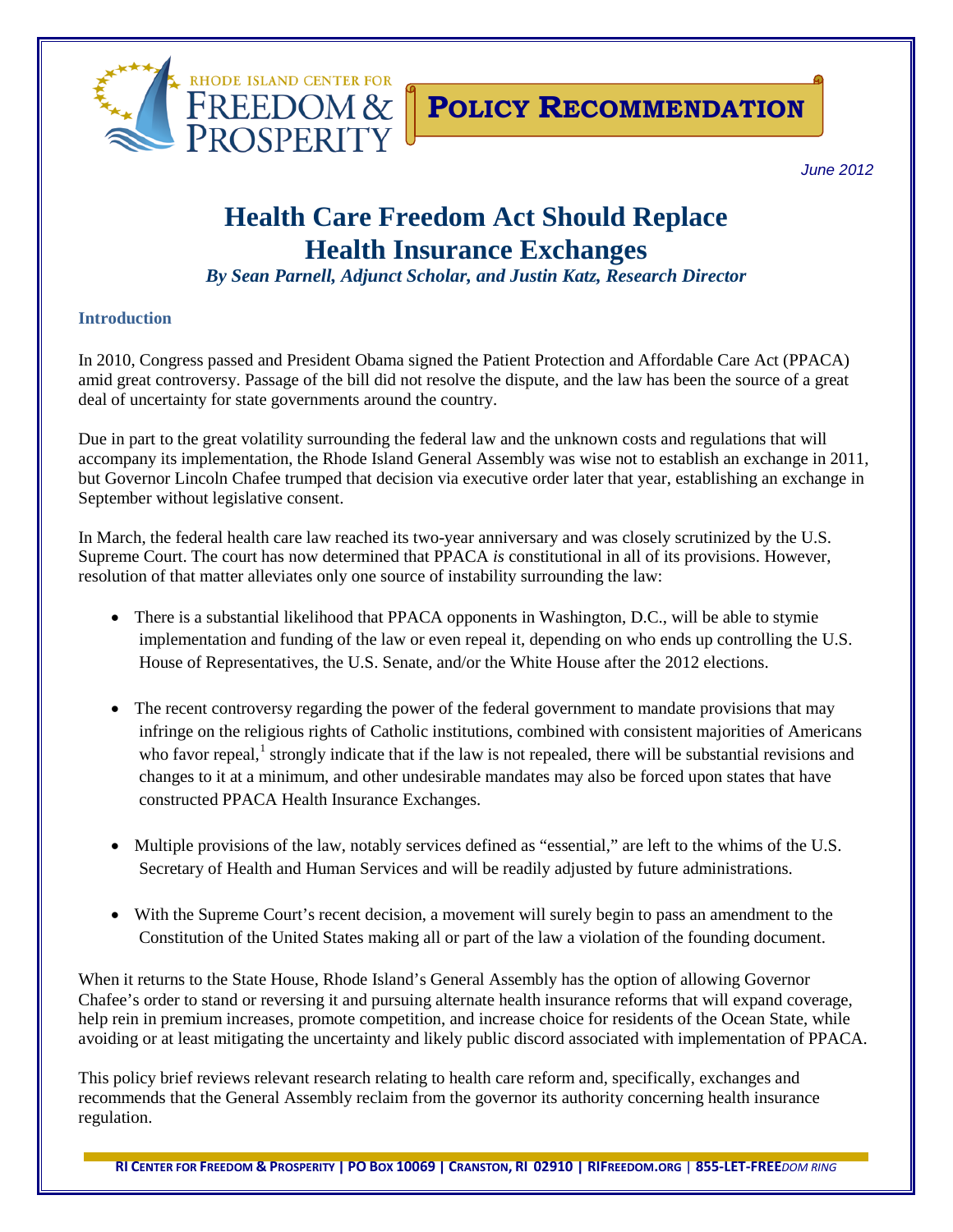#### **Policy Recommendation:**

#### **Enact a** *Health Care Freedom Act* **for RI Citizens**

The only way to effectively decrease health care and health insurance costs is to free up market forces so as to reduce prices via increased competition and more choices for consumers. Once the mechanisms are in place to realize more affordable options, our state can decide if it makes sense to subsidize the purchase of health insurance for the most needy citizens. Conversely, it makes little sense for taxpayers to pay for health insurance for others within a system that serves to drive up the cost of that very same insurance.

While there are many policy reforms to consider, the recommendations in a *Health Care Freedom Act* will put the Ocean State's health insurance sector back on a path that produces higher levels of competition, provides more choices for consumers, and shields Rhode Island from current and future federal mandates.

- 1. Repeal the governor's executive order creating PPACA Health Insurance Exchanges.
- 2. Apply for a State Innovation Waiver to free RI from certain provisions of PPACA, including exchanges.
- 3. Enact a *Health Care Freedom Act* that would:
	- a. Open up competition by allowing interstate sales to permit Rhode Islanders to purchase health insurance plans from approved providers in other states.
	- b. Allow an "opt out" provision from the state's currently burdensome level of health insurance mandates and require insurers to openly display the original mandates not included.
- 4. Pass an amendment to the state constitution to prohibit the federal government from ever requiring Rhode Island residents to buy health insurance.
- 5. Pass a resolution calling for amendment of the federal Constitution to invalidate PPACA.

#### **Background**

The modern health insurance regulatory regime can be traced to the McCarran-Ferguson Act of 1945, landmark congressional legislation that provided that the "business of insurance, and every person engaged therein, shall be subject to the laws of the several States which relate to the regulation or taxation of such business."[2](#page-5-1) The act vested the states with broad authority to regulate insurance within their borders.

Each state has different regulations and requirements for health insurance, and residents of each state are generally limited to those companies operating within their reach. In Rhode Island, only three insurers offer policies, with Blue Cross/Blue Shield and United Health Care dominating the market through a 95% combined share  $3$ 

Rhode Island residents, therefore, are only able to purchase Rhode Island–approved insurance plans from three Rhode Island–approved insurers, even if plans in other states better suit their needs.

While a plan in Massachusetts, New Hampshire, or Pennsylvania might suit a resident better, he or she is prohibited from purchasing it. This has a number of predictable effects on cost: Administrative redundancies from state to state increase overhead; [4](#page-5-3) having fewer competitors in the market increases prices; and states that impose excessive regulation through mandated benefits or other requirements further drive up costs.

Rhode Island, which has limited competition and more mandated benefits than any other state in the nation (at  $69<sup>5</sup>$  $69<sup>5</sup>$  $69<sup>5</sup>$ ) is not surprisingly the fifth-most-expensive state in the country in which to be insured, with family premiums averaging \$14,812 a year.<sup>[6](#page-5-5)</sup>

Also as expected, high health care premiums have the effect of pricing some people out of the market, particularly those who work at lower-wage or part-time jobs. The Patient Protection and Affordable Care Act seeks to increase coverage through the development of a series of "state exchanges," which would provide coverage opportunities to residents who either do not have access to or cannot afford health insurance (while being ineligible for Medicaid).

In our Center's recently released "Report Card on RI Competitiveness," the Ocean State graded an "F" in the master category of Health Care, an "F" for having the most health care mandates of any state in the nation, and an "F" (ranking last in New England) in the subcategories of Employer Health Insurance Rates and Medicaid Payments per Enrollee.<sup>[7](#page-5-6)</sup> Implementation of PPACA Health Insurance Exchanges will only serve to worsen the state's already dismal standing.

Health care exchanges are not a new idea. The conservative Heritage Foundation has advocated for their adoption in the past, although in a far different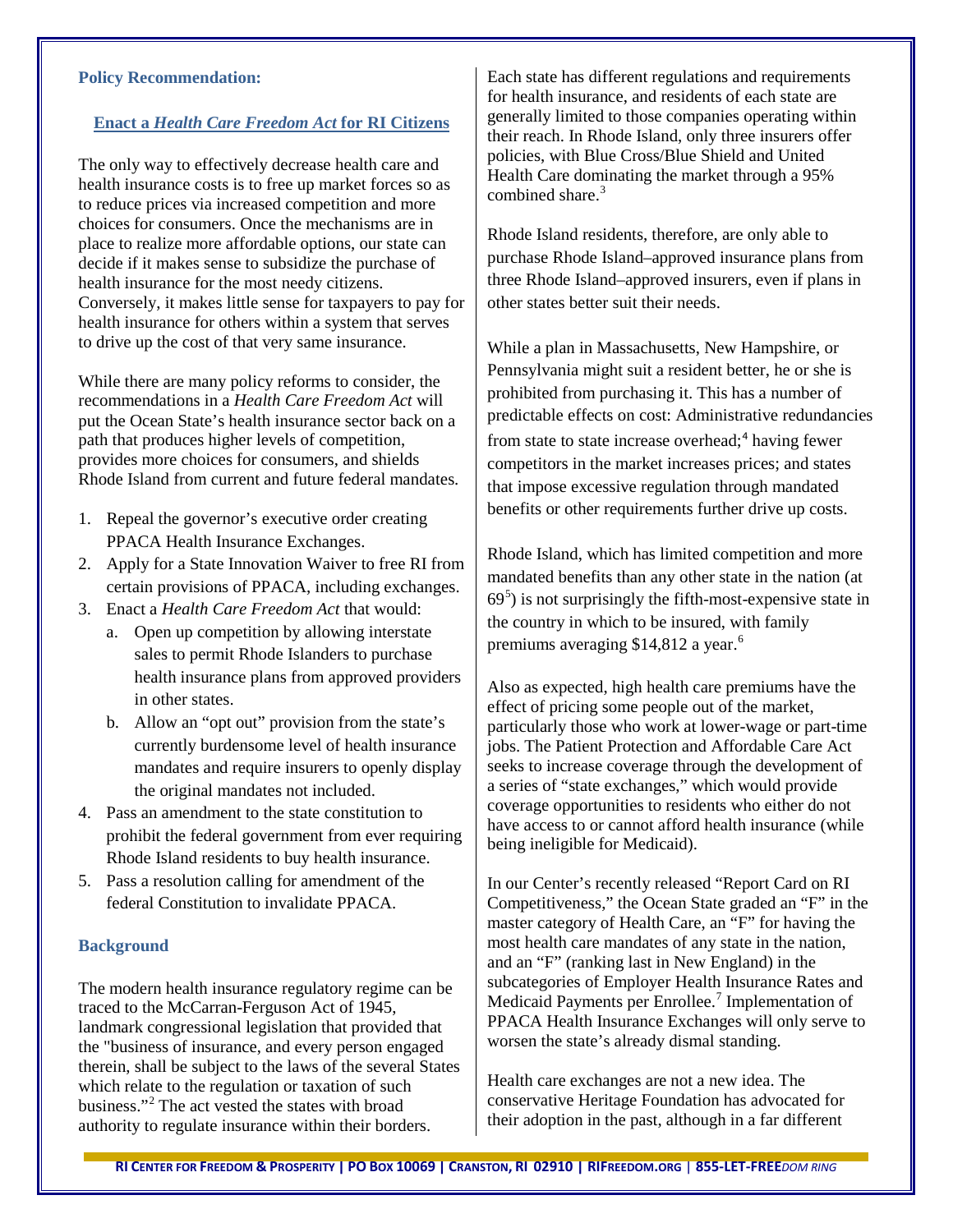form than those mandated by PPACA. A recent Heritage Foundation report advocates exchanges that serve "as a common mechanism for administering the transactions entailed in buyers and sellers offering and choosing coverage and paying and collecting premiums — much like a stock exchange."<sup>[8](#page-5-7)</sup>

This is not how the PPACA exchanges will work, however.

Instead, they will "impose new regulations, administer new subsidies, standardize coverage, and restrict consumer choice and (weaken) insurer competition more than is already the case."<sup>[9](#page-5-8)</sup>

As states create and maintain new organizational structures, exchanges could also contribute to higher costs, which will inevitably be passed along to participating insurers and ultimately to policy holders via higher premiums.

## **Are There Better Solutions?**

Rhode Island's General Assembly faces two alternatives: to go along with the governor's executive order and allow a PPACA exchange to be created, or to seek alternate solutions to Rhode Island's health care issues that do not depend on federal legislation potentially in considerable flux and uncertainty for years to come and facing considerable risk of being repealed or defunded.

In addition to the uncertainty around PPACA, there is a substantial likelihood that the exchanges will not work as intended or provide real benefits to Rhode Island's citizens. The following are among the shortcomings of adopting exchanges of this model:

- The exchange can only offer federally qualified plans, which are almost certain to add required benefits to those Rhode Island already has, driving premiums even higher. The recent controversy over contraception, sterilization, and abortifacent coverage by religious institutions is one example of the mandates that will drive up premiums.
- Individuals who cannot afford these higher premiums will be driven into Medicaid. And while the federal government *plans* to reimburse the states in the early years, eventually whatever federal aid is provided will run dry, and the state will be on its own to fund these new and massively higher Medicaid costs.
- The exchange does nothing to bring new entrants int**o** to the health insurance market, making it likely that Blue Cross/Blue Shield, United Health Care, and Tufts will remain the only options.
- Requiring that plans compete largely on price with standardized plan designs, not on innovative plan designs, discourages new entrants to the market because it limits the number of ways they might compete with incumbent insurers.
- Such exchanges in theory may benefit consumers, and thereby justify the substantial tax dollars invested in them, if they allow consumers to compare prices and benefits between several policies from several different insurers. However, in reality, with only three insurers offering substantially identical plans, there is little benefit to such a mechanism in the Ocean State.
- These exchanges are likely to draw individuals with higher-than-average medical costs, while many with lower-than-average medical costs will not purchase insurance until they become ill. $^{10}$  $^{10}$  $^{10}$  This will drive premiums in an exchange up over time, leading to coverage's becoming more unaffordable.<sup>[11](#page-5-10)</sup>
- While the exchange would ostensibly be created and run by Rhode Island, in essence it would largely be run out of Washington, D.C., which is vested with enormous power to decide which policies, insurers, benefits, and providers are allowed to be part of it.

Embracing exchanges is likely to result in reduced consumer choice, reduced competition, higher premiums, suppressed innovation in health plan design, loss of state sovereignty, and substantial uncertainty as PPACA faces legal, political, and public challenges.

## **Free-Enterprise Alternatives**

The alternative would be to adopt real state-based reforms that substantially increase competition and consumer choice, which in turn can lead to reduced premiums and increased coverage — results all of Rhode Island's citizens would value. Furthermore, because PPACA requires the federal government to establish exchanges covering states that don't establish their own, whatever marginal benefits may be gained through the exchanges will not be lost to Rhode Island.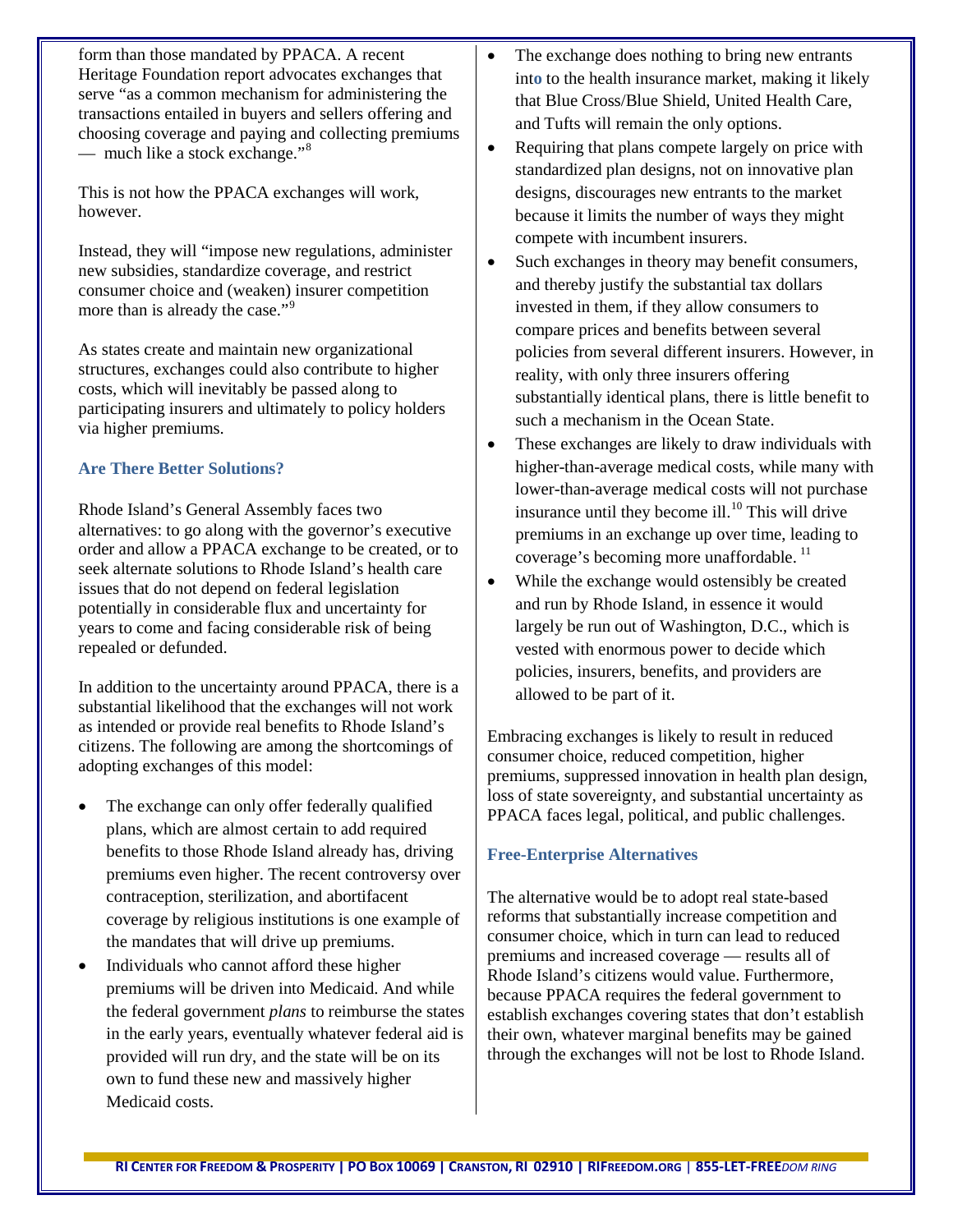#### *Free markets are exchanges in and of themselves!*

There are a large number of market-based and patientcentered policy reforms that states might pursue to drive down costs, increase access, increase the quality of care, reduce bureaucracy, and increase the supply of medical providers. Such policies include establishing high-risk insurance pools or reinsurance programs, expanding the scope of allowable duties for nurse practitioners, providing tax breaks for individuals (not just employers) who purchase insurance, providing pricing transparency and incentives for choosing lower-cost care options, and implementing meaningful medical malpractice reform.

Another approach to reform could combine health savings accounts (HSAs) with high-deductible plans to encourage all Rhode Islanders to participate in the health insurance market without requiring that they do so under penalty of law. In brief, everybody could purchase plans designed to cover emergencies and catastrophes, using money from tax-free HSAs to pay premiums, deductibles, and regular expenses. Owners could contribute to their own accounts, and others whether employers, charitable organizations, or even the government, for those in serious need — could pay into them, as well.

Rhode Island has already been recognized as a leader in one area of health care, with its Global Medicaid Waiver and related reforms, which have saved upwards of \$55 million in fewer than three years of partial implementation.<sup>[12](#page-5-11)</sup> In fact, the Lewin Group report assessing the waiver cited PPACA as a factor *limiting* the savings of the reform.

Each of the above options would require further research and analysis before judging whether or not it is a viable option for the Ocean State. However, the Rhode Island Center for Freedom and Prosperity does recommend that the General Assembly consider three policy options:

- 1) Allowing citizens to purchase health insurance plans approved in other states
- 2) Changing the way it mandates benefits in health care policies
- 3) Constitutionally protecting its citizens from future federal mandates and encroachment

Interstate Sales: Allowing Rhode Islanders to purchase insurance policies that have been approved for sale by regulators in other states would increase competition and give consumers new choices. Next-door

Connecticut, for example, has 17 health insurers in the small-group market and 7 providers in the individual market,<sup>[13](#page-5-12)</sup> while Massachusetts residents can choose from 11 insurers that cover both the small group and individual markets. [14](#page-5-13) Compare this to Rhode Island's 3 insurers, only 1 of which offers individual plans.<sup>[15](#page-5-14)</sup>

Some minimal additional regulation of out-of-state insurers may be appropriate, particularly network adequacy requirements for plans that include network benefits. Beyond that and the "recommended policy" requirement described below, however, additional regulation should be sparing, if not nonexistent. By permitting residents to purchase insurance plans from out of state that might better suit their needs, Rhode Island would be joining two other states that have made this move, Maine and Georgia. Both states passed legislation in 2011 to allow interstate insurance purchases, and although it's too early to see any results (Maine's legislation does not go into full effect until 2014, and Georgia only finalized regulations in late 2011), the reductions in the number of uninsured and premium savings could be substantial.

Research by Professor Steve Perente of the University of Minnesota, where he serves as Director of the Medical Industry Leadership Institute, found that the number of uninsured could be cut by more than 8 million people nationally if interstate sales were allowed.<sup>[16](#page-5-15)</sup> And Ed Haislmaier, Senior Research Fellow in Health Policy Studies at the Heritage Foundation, estimates that premiums in high-mandate states like Rhode Island would decline by up to  $15$  percent.<sup>[17](#page-5-16)</sup>

Mandate Opt Out and Transparency: Interstate purchasing alone will not lead to significantly lower premiums, although increased competition does normally lower prices for consumers. But changing the model Rhode Island uses to dictate which health care services will be included in health insurance policies is likely to result in noticeable premium reductions. As noted earlier, Rhode Island leads the country with 69 mandated benefits relating to health services, providers, and covered persons. The premium increase for such mandates can be considerable. As the Council for Affordable Health Insurance (CAHI) notes in a recent report, "Although most mandates only increase the cost of a policy by less than 1%, 40 such mandates will price many people out of the market."<sup>[18](#page-5-17)</sup>

CAHI also finds that, depending on the mix of mandates and the way they are implemented, mandated benefits can increase insurance premiums by as little as 10 percent or by more than 50 percent.<sup>[19](#page-5-18)</sup>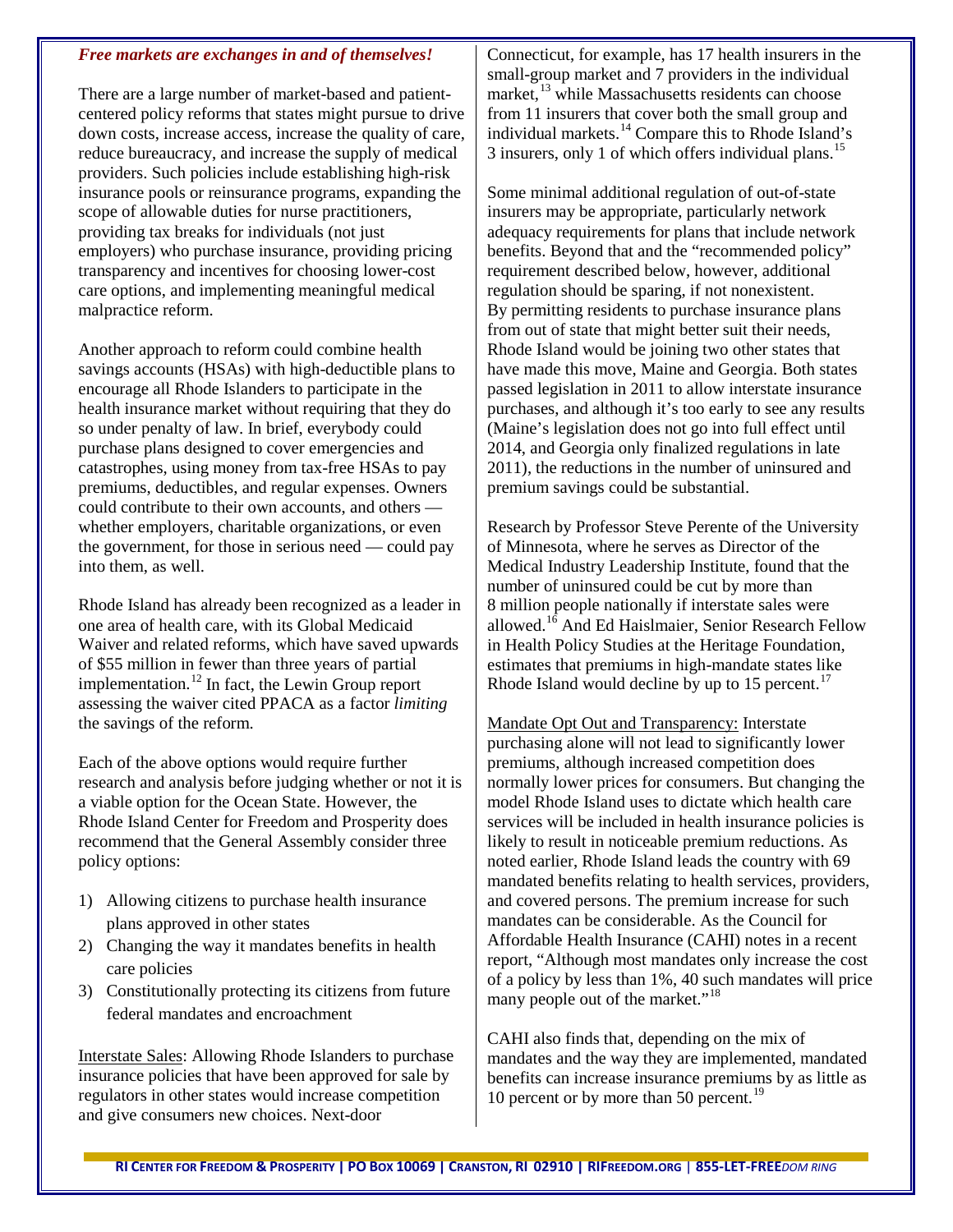These mandates force citizens to purchase health insurance with benefits that they do not want. For example, an infertile couple gains little benefit from mandated contraception coverage, which adds approximately 1–3 percent to premiums in Rhode Island.<sup>[20](#page-5-19)</sup> Likewise, a family with several children and no interest in adding more is unlikely to find value in Rhode Island's mandatory *in vitro* coverage, which can add between 3 and 5 percent to the cost of premiums. $^{21}$  $^{21}$  $^{21}$ 

As an alternative to mandating that specific benefits be part of all health insurance policies, Rhode Island could require all insurers to offer a "recommended policy" that includes all of the mandates currently in place plus any other features the General Assembly believes appropriate. Insurers would be free, however, also to offer policies that do not include these mandates, with the proviso that consumers are notified in writing when a policy does not include all of the benefits the General Assembly believes are appropriate, listing all recommended benefits that are not part of the policy.

In order to work with out-of-state insurers that may not want to deal with designing and marketing "recommended policies" on top of their existing plan offerings, the state might instead require them to provide information on and referrals to in-state insurers that meet the "recommended policy" requirements.

This would give insurers substantial flexibility in offering low-cost policies that meet the needs of consumers, while also ensuring that buyers are fully aware that their policies may not cover, for example, lay midwives or well child care benefits that are likely important to some but unnecessary for others.

Constitutional Amendments: In reasserting Rhode Island's rights as a state and to protect itself from future power grabs, an amendment to the state constitution would prohibit the federal government from requiring state residents to buy health insurance. The measure should also prevent the federal government from imposing fines or penalties against people who don't buy insurance — up to 2.5 percent of household income per the current PPACA law.

Last November, the people of Ohio voted 66% to 34% to create such an amendment in their state. Although some scholars question the legal weight that the amendment would have against a determined federal government, it at the very least creates grounds for future challenges against federal laws that residents of the state believe are not in their own best interests.

The state should also actively advocate for an amendment to the Constitution of the United States reversing the Supreme Court's decision on PPACA.

As one of 50 independent and unique states in America, with regard to this very important issue, Rhode Island should have the freedom to devise and take care of its own problems as it determines best and should not be subject to one-size-fits-all mandates handed down from Washington, D.C.

## **Conclusion & Recommendations**

Rhode Island faces an important decision: whether or not to continue down the path of creating an exchange as described by the Patient Protection and Affordable Care Act. Beyond that, Rhode Island must decide whether to rely on the promises of the legislation's supporters that such policies serve to correct the problems American citizens face in finding affordable health insurance.

Because the fate and success or failure of PPACA will remain uncertain for years to come, and will be mired in legal, political, and public controversy for the foreseeable future, the Rhode Island Center for Prosperity and Freedom recommends the following:

- That Rhode Island seek a State Innovation Waiver to not create an American Health Benefits exchange and instead pursue policies that more quickly and certainly benefit the public
- That Rhode Island allow the interstate purchase of health insurance policies in order to increase competition and choice
- That Rhode Island require insurers to offer "recommended policies" that include all the mandates currently required of health insurance policies, while allowing them also to offer policies with less-comprehensive coverage so long as they inform consumers about the differences
- That Rhode Island constitutionally protect its residents from individual mandates forcefully imposed on residents by the federal government

These four steps alone will not resolve all or even many of the problems that Ocean State residents have in finding affordable health insurance, but they would represent a significant step in the right direction the free-market direction.